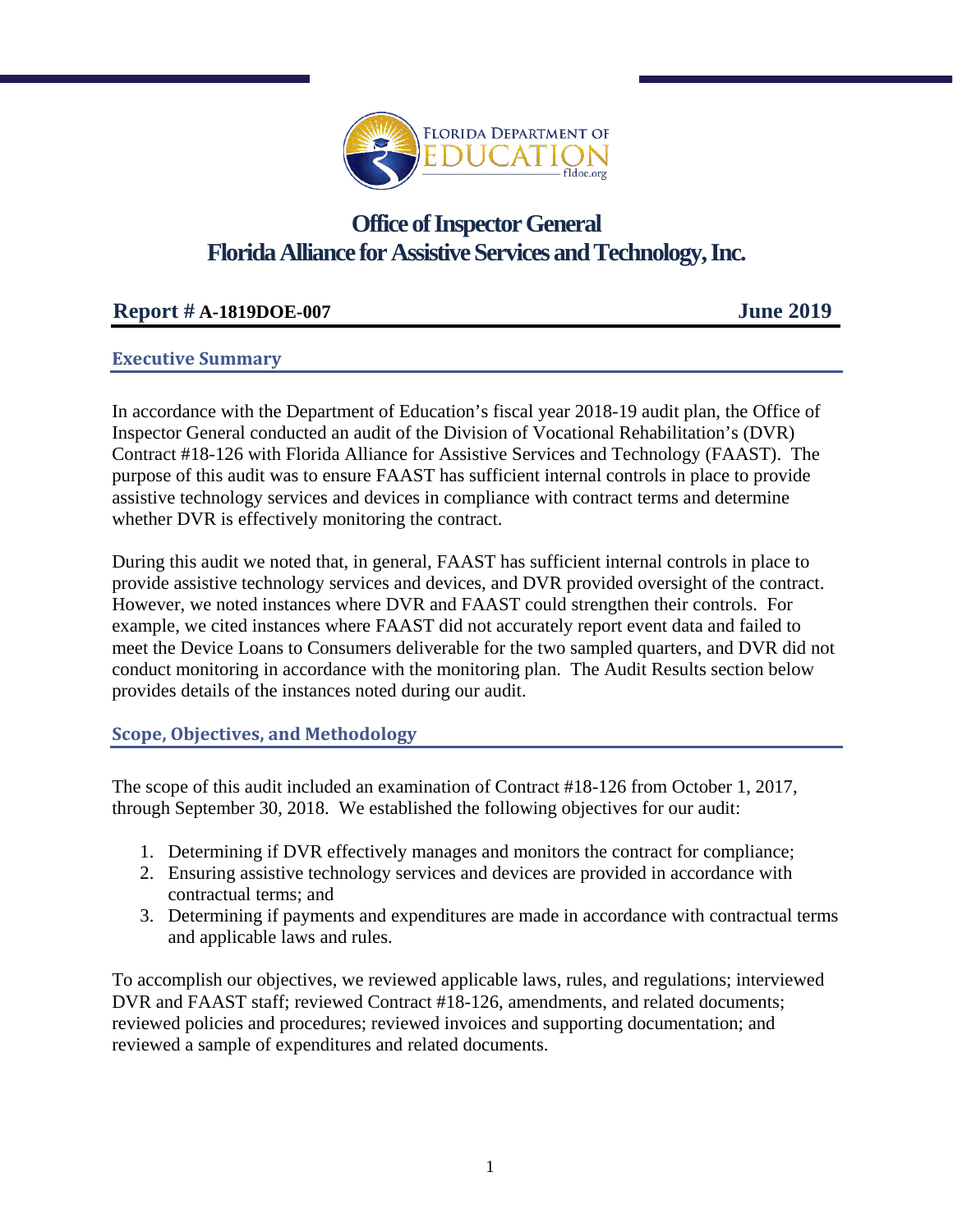## **Background**

The Florida Alliance for Assistive Services and Technology (FAAST) program is administered through the Department of Education, Division of Vocational Rehabilitation (DVR). Since its inception in 1998, FAAST has been a resource to provide disabled Floridians free access to information, referral services, educational programs, and publications in an accessible format on extensive topics related to disability rights, laws and policies, and funding opportunities for assistive technology.

DVR entered into contracts with FAAST for the purpose of coordinating and delivering appropriate, cost effective, state-of-the-art assistive technology (AT) services and devices. Many high-tech and low-tech devices are available to assist people with disabilities in daily living tasks, communication, education, work, and recreation. Assistive technology services support people with disabilities or their caregivers to help them select, acquire, or use AT devices. Such services also include functional evaluations, training on or demonstration of devices, and purchasing or leasing such devices.

DVR provides general revenue funds to FAAST through Contract #18-126. Contract #18-126 was renewed effective August 30, 2017, and included a total contract payment not to exceed \$1,222,141.25 for three years. Amendment #1 effective April 8, 2018, added \$53,698.28 to year one of the contract increasing the maximum total contract payment to \$1,275,839.53. Amendment #2 effective June 14, 2018, additionally added \$7,931.02 to year one of the contract increasing the total contract payment maximum to \$1,283,770.55. Through Contract #18-126, FAAST entered into sub-recipient agreements with three existing regional demonstration centers (RDC): Central RDC, Gulf Coast RDC, and Northeast RDC.

## **Audit Results**

Finding 1: FAAST did not accurately report event data and failed to meet the Device Loans to Consumers deliverable for the two sampled quarters.

Attachment A of Contract 18-126 lists deliverable requirements in the following fourteen categories: Device Loans, Device Purchases, Device Demonstrations, Trainings, Training Performance Measures, Information and Assistance, Public Awareness – Magazine, Public Awareness – FAAST Access, Public Awareness – Legislative Updates, Public Awareness – Website, Public Awareness – Exhibits, Media Activities, Subcontractor Agreements, and Monitoring. Within each of these categories, the contract lists the targets for each specific deliverable.

We judgmentally sampled six deliverables and reviewed supporting documentation to determine whether FAAST met the deliverables in accordance with the contract. The selected deliverables included:

- Device Loans Consumers;
- Device Loans Devices;
- Device Demonstrations Individuals;
- Device Demonstrations Devices;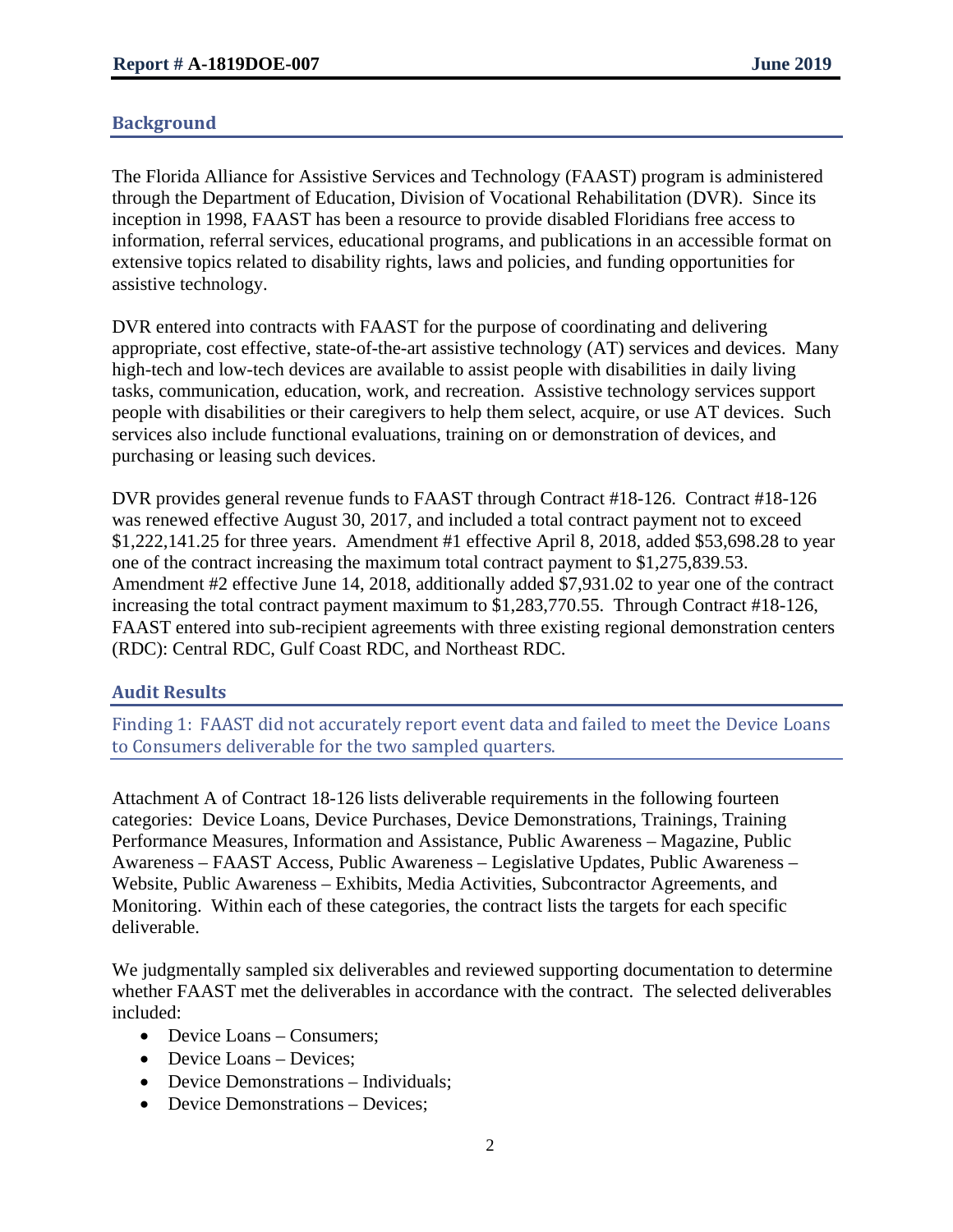- Trainings AT Products & Services; and
- Information and Assistance.

We reviewed the quarterly invoices, the National Assistive Technology Act Data System (NATADS) reports, monthly RDC reports, and supporting documentation for the six sampled deliverables during the periods of January 1, 2018, through March 31, 2018, and July 1, 2018, through September 30, 2018. Our review revealed discrepancies between the deliverable data from the invoices and NATADS reports; the monthly numbers reported by the RDCs; and the supporting documentation retained by FAAST. For the two sampled quarters, we confirmed the invoices reflected the numbers in the NATADS reports.

During the period of January 1, 2018, through March 31, 2018, we identified the following discrepancies:

- In two of the six sampled deliverables, we identified discrepancies between the NATADS reports submitted to DVR and the supporting documentation for the numbers reflected in the NATADS reports (Device Loans to Consumers and Device Loans – Devices). See Table 1.
- In three of the six sampled deliverables, we identified discrepancies between the monthly RDC reports submitted to FAAST and the NATADS reports submitted by FAAST to DVR (Device Loans to Consumers; Device Loans – Devices; and Trainings – AT Products & Services). In these three cases, the discrepancies were limited to the Northeast RDC. See Table 1.

For example, during the period of January 1, 2018, through March 31, 2018, Northeast RDC reported that device loans were provided to 118 consumers. Per the NATADS report, FAAST reported that only 47 consumers received device loans. We requested the supporting documentation for the device loans to consumers and received documentation supporting loans made to nine consumers. See Table 1.

|                                                        | Jan-March<br>2018<br>RDC.<br>Reports | <b>NATADS</b><br>- Jan-Mar<br>2018 | <b>Supporting Data</b><br>Supplied By FAAST-<br>Jan-Mar $2018$ |
|--------------------------------------------------------|--------------------------------------|------------------------------------|----------------------------------------------------------------|
| 2018 - Device Loans Consumers<br>(Quarterly Goal: 165) | Loans                                | Loans                              | Consumers                                                      |
| Central RDC                                            | 44                                   | 44                                 | 25                                                             |
| <b>Gulf Coast RDC</b>                                  | 110                                  | 110                                | 85                                                             |
| Northeast RDC                                          | 118                                  | 47                                 | 9                                                              |
| FAAST-State HQ                                         | 64                                   | 64                                 | 38                                                             |
| Total                                                  | 336                                  | 265                                | 157                                                            |

Table 1: January 2018-March 2018 Data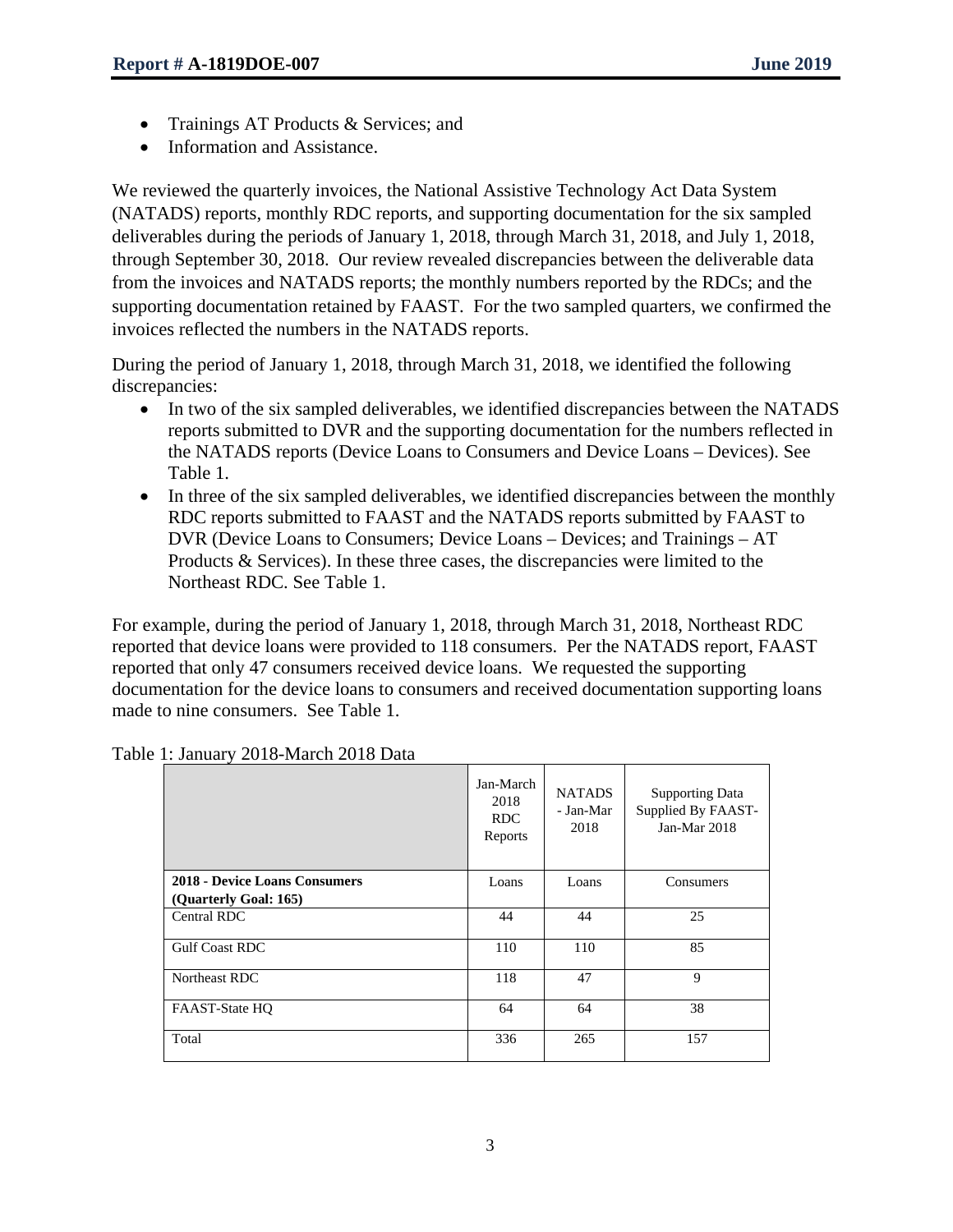|                                                                  | Jan-March<br>2018<br><b>RDC</b><br>Reports | <b>NATADS</b><br>- Jan-Mar<br>2018 | <b>Supporting Data</b><br>Supplied By FAAST-<br>Jan-Mar 2018 |
|------------------------------------------------------------------|--------------------------------------------|------------------------------------|--------------------------------------------------------------|
| <b>2018 - Device Loans Devices</b><br>(Quarterly Goal: 270)      | Devices                                    | Devices                            | Devices                                                      |
| <b>Central RDC</b>                                               | 105                                        | 105                                | 79                                                           |
| <b>Gulf Coast RDC</b>                                            | 148                                        | 148                                | 148                                                          |
| Northeast RDC**                                                  | 185                                        | 76                                 | 15                                                           |
| FAAST-State HQ                                                   | 134                                        | 134                                | 134                                                          |
| Total                                                            | 572                                        | 463                                | 376                                                          |
|                                                                  | Jan-March<br>2018<br><b>RDC</b><br>Reports | <b>NATADS</b><br>- Jan-Mar<br>2018 | <b>Supporting Data</b><br>Supplied By FAAST-<br>Jan-Mar 2018 |
| 2018 - Trainings-AT Products & Services<br>(Quarterly Goal: 975) | <b>Trainings</b>                           | <b>Trainings</b>                   | Trainings                                                    |
| Central RDC                                                      | 222                                        | 222                                | Not Sampled                                                  |
| <b>Gulf Coast RDC</b>                                            | 367                                        | 367                                | Not Sampled                                                  |
| Northeast RDC                                                    | $\overline{335}$                           | 361                                | $\overline{361}$                                             |
| FAAST-State HQ                                                   | 38                                         | 38                                 | Not Sampled                                                  |
| Total                                                            | 962                                        | 988                                | N/A                                                          |

During the period of July 1, 2018, through September 31, 2018, we identified the following discrepancies:

- In two of the six sampled deliverables, we identified discrepancies between the NATADS reports submitted to DVR and the supporting documentation for the numbers reflected in the NATADS reports (Device Loans to Consumers and Device Loans – Devices). See Table 2.
- In two of the six sampled deliverables, we identified discrepancies between the monthly RDC reports submitted to FAAST and the NATADS reports submitted to DVR (Device Loans to Consumers and Device Loans – Devices). See Table 2.

For example, during the period of July 1, 2018, through September 30, 2018, Northeast RDC reported device loans were provided to 71 consumers. Per the NATADS report, FAAST reported that only 38 consumers received device loans. We requested the supporting documentation for the device loans to consumers and received documentation supporting loans made to 15 consumers. See Table 2.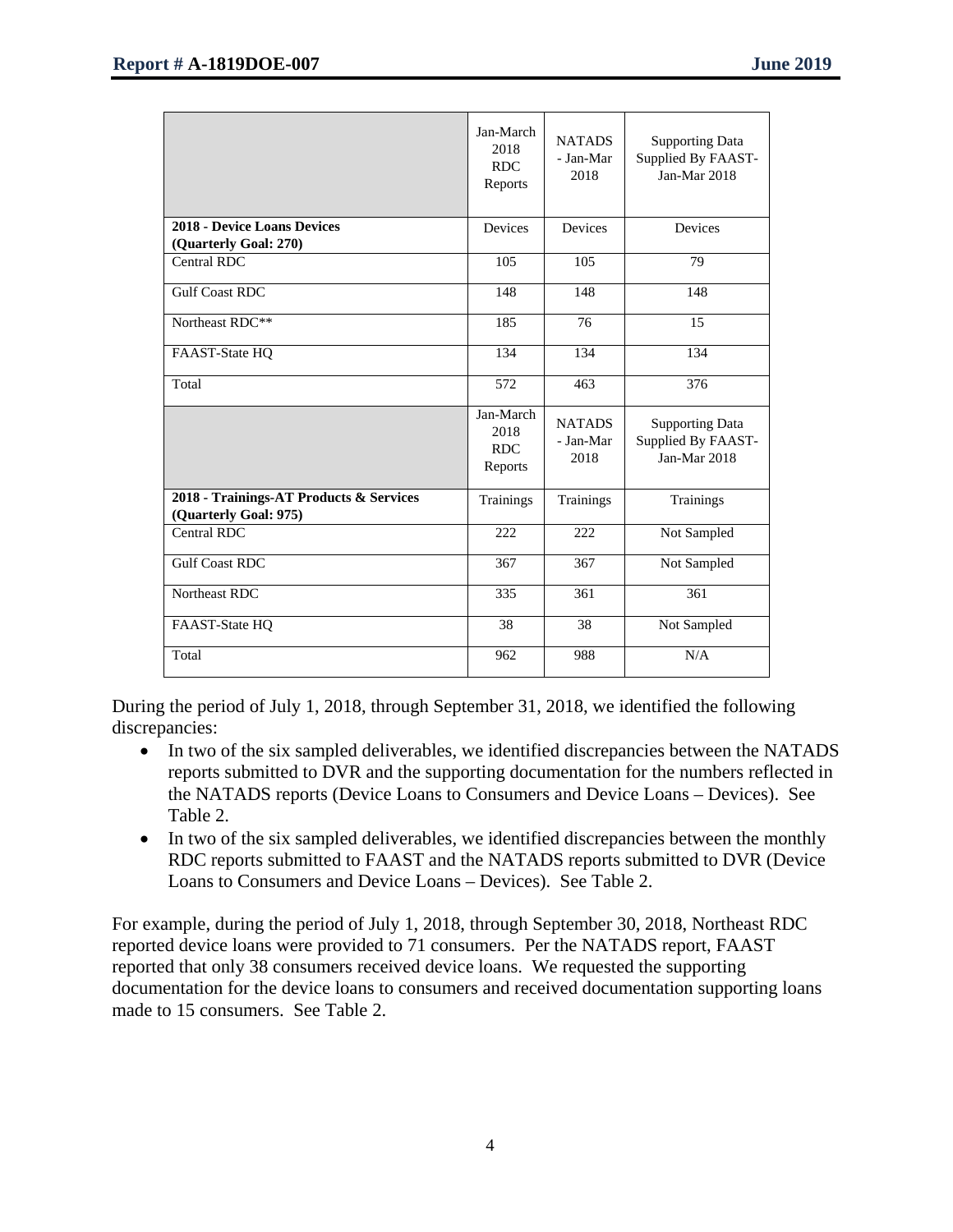#### Table 2: July 2018-September 2018 Data

|                                                                  | Jul-Sept 2018<br><b>RDC</b> Reports | NATADS - Jul-<br>Sept 2018 | <b>Supporting Data</b><br>Supplied By FAAST-<br>Jul-Sept 2018 |
|------------------------------------------------------------------|-------------------------------------|----------------------------|---------------------------------------------------------------|
| 2018 - Device Loans<br><b>Consumers</b><br>(Quarterly Goal: 165) | Loans                               | Loans                      | Consumers                                                     |
| <b>Central RDC</b>                                               | 40                                  | 44                         | 24                                                            |
| <b>Gulf Coast RDC</b>                                            | 62                                  | 63                         | 43                                                            |
| Northeast RDC                                                    | 71                                  | 38                         | 15                                                            |
| FAAST-State HQ                                                   |                                     | 135                        | 63                                                            |
| Total                                                            | 173                                 | 280                        | 145                                                           |
|                                                                  | Jul-Sept 2018<br><b>RDC</b> Reports | NATADS - Jul-<br>Sept 2018 | <b>Supporting Data</b><br>Supplied By FAAST-<br>Jul-Sept 2018 |
| <b>2018 - Device Loans Devices</b><br>(Quarterly Goal: 270)      | Devices                             | Devices                    | Devices                                                       |
| Central RDC                                                      | 94                                  | 99                         | 84                                                            |
| <b>Gulf Coast RDC</b>                                            | 99                                  | $\overline{100}$           | 98                                                            |
| Northeast RDC                                                    | 113                                 | 62                         | 21                                                            |
| FAAST-State HQ                                                   |                                     | 320                        | 468                                                           |
| Total                                                            | 306                                 | 581                        | 671                                                           |

In both quarters, we noted that FAAST reported the number of loans provided to consumers per transaction instead of reporting the number of individual consumers who received loans. Per Contract #18-156 Deliverable Device Loans to Consumers, "FAAST shall provide assistive technology device loans to a minimum of one hundred sixty-five (165) consumers per quarter."

During the period of January 1, 2018, through March 31, 2018, FAAST reported 265 device loans provided to consumers based on the NATADS reports. Based on the supporting documentation provided by FAAST; which detailed the loan numbers, consumer receiving the loan, and devices loaned, we determined FAAST provided 221 device loans to 157 unique consumers. During the period of July 1, 2018, through September 30, 2018, FAAST reported 280 device loans provided to consumers based on the NATADS reports. Based on the supporting documentation, we determined FAAST provided 287 device loans to 145 unique consumers.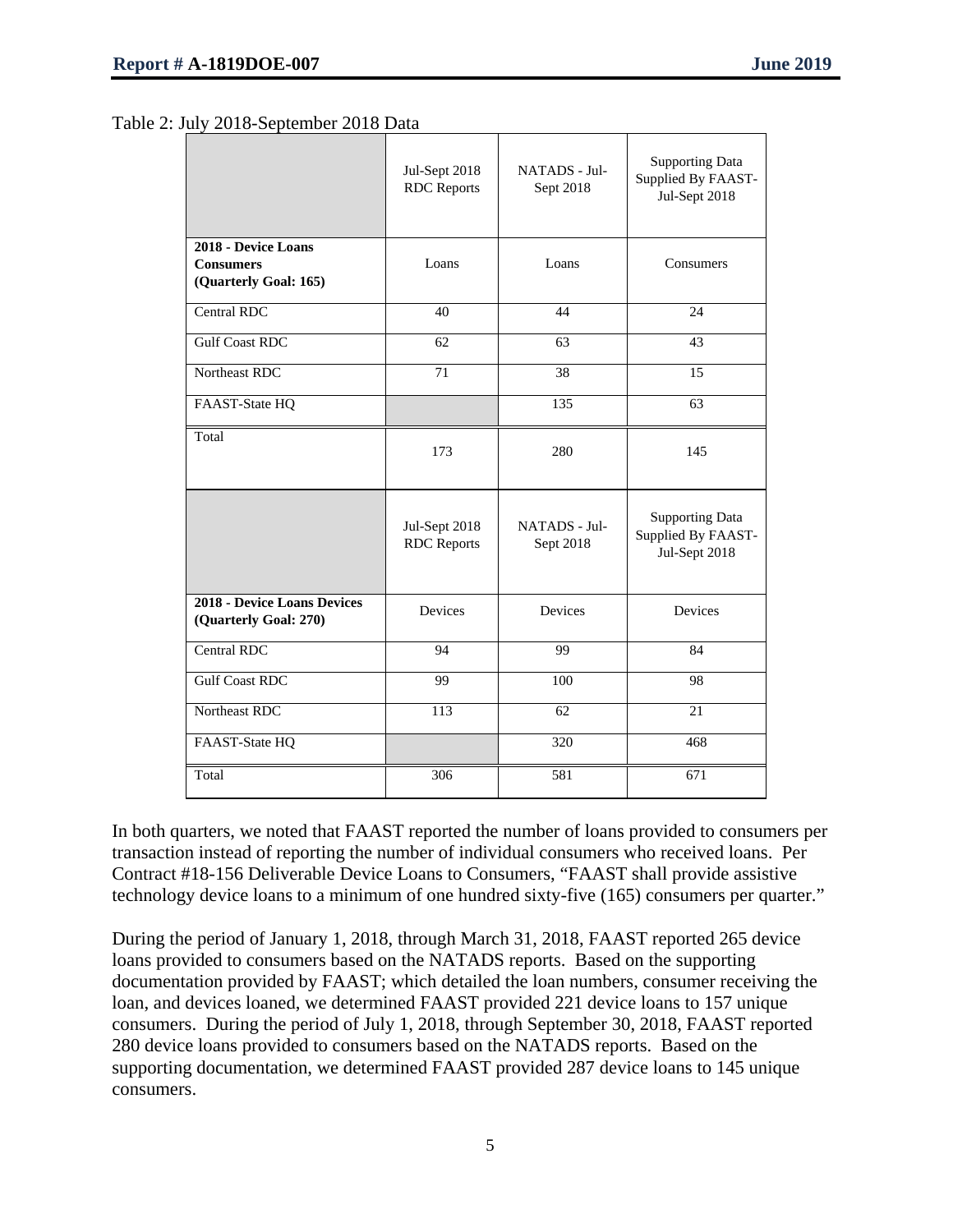While the numbers of device loans to consumers invoiced to DVR exceeded the deliverable requirements, FAAST was unable to provide supporting documentation for all the device loans to consumers reflected in the submitted NATADS reports. Therefore, we concluded FAAST did not meet the requirement to provide assistive technology device loans to a minimum of 165 consumers in either of the quarters reviewed.

Per the FAAST Executive Director, since 2005, FAAST has reported the number of consumers that receive device loans in the same manner, per transaction not per unique consumer. The NATADS report calculates consumers per transaction.

Discrepancies in reported deliverable data and not maintaining adequate documentation to support the achievement of deliverables, hinders DVR's ability to confirm FAAST is achieving the quarterly and annual goals as stipulated in the contract. The approval of invoices, without confirmation that deliverables were met, can result in DVR paying for services not provided.

#### *Recommendation*

We recommend FAAST streamline its data gathering and reporting procedures to ensure accuracy of reported deliverables and maintain adequate documentation to support performance. If FAAST makes adjustments subsequent to an approved invoice, they should provide an explanation and supporting documentation to DVR. We also recommend DVR clarify the contract language regarding device loans to consumers and enhance their procedures to ensure FAAST meets all deliverable requirements prior to final payment.

#### *FAAST Management Response*

Concur. FAAST reports device loans in accordance with the standards established by the Agency for Community Living (ACL). FAAST will work collaboratively with DVR to revise contract language regarding device loans to ensure reporting procedures align appropriately to contractual requirements.

#### *DVR Management Response*

Concur. The DVR plans to revise this contract to ensure that it provides maximum benefit to the Division. The Division will draft desktop procedures to ensure FAAST meets all deliverable requirements prior to final payment.

#### Finding 2: DVR did not conduct monitoring in accordance with the monitoring plan.

Attachment A, section I.F.5 of Contract #18-126, states "The Department will monitor the Contract in accordance with the annual monitoring plan."

DVR completed a risk assessment for the contract term of October 1, 2017, through September 30, 2020, and designated a high risk score to FAAST. The subsequent monitoring plan required DVR to conduct bi-annual desk monitoring and annual field visit monitoring if one or more of the following occurs: "a. Contractor has high number of errors when submitting invoices to the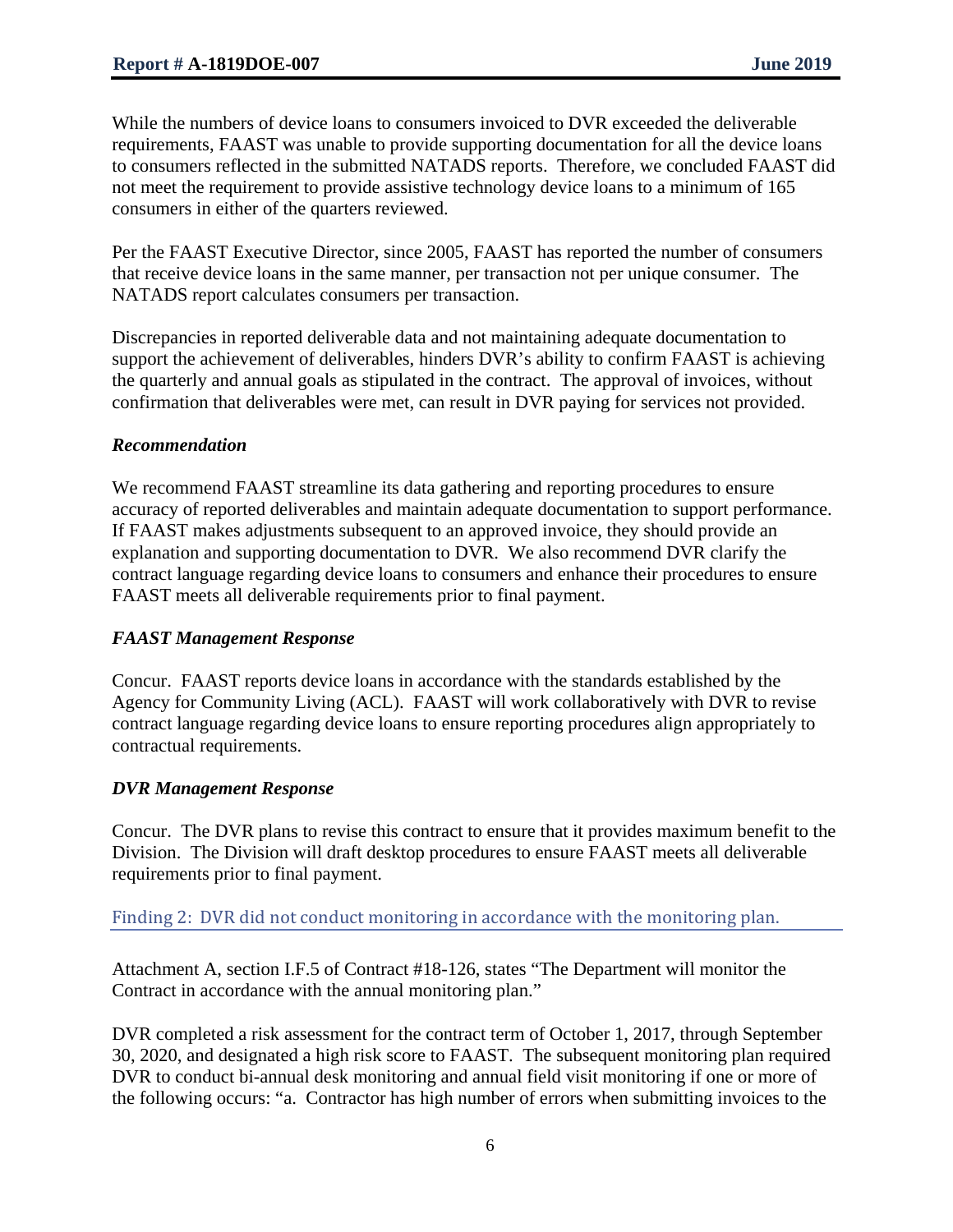appropriate DVR Contract Manager; or b. Documented complaints about Contractor from DVR Field Services staff and/or customers or c. Request for on-site visit from VR Program Administrator for this contract or DVR Field Services Staff; or d. Other issues that negatively affect service delivery."

DVR did not conduct field visit monitoring during the period of our audit. DVR sent a letter to FAAST on October 31, 2018, stating DVR would conduct an onsite monitoring review on November 8, 2018. However, the onsite visit to FAAST was canceled on November 7, 2018, citing concern for overlap of our audit. DVR was additionally unable to provide documentation of the required bi-annual desktop monitoring. Per DVR staff, the monitoring was not conducted due to a leave of absence by the contract manager during the first bi-annual monitoring period and additional monitoring was placed on hold due to our audit of Contract #18-126. Therefore, we determined DVR failed to adhere to the monitoring plan developed for Contract #18-126 and did not adequately monitor FAAST for compliance with contract terms. The absence of documented monitoring hinders DVR's ability to ensure FAAST is satisfactorily meeting the performance requirement of the contract. This can result in FAAST receiving reimbursement for expenses and deliverables that were not met.

#### *Recommendation*

We recommend DVR conduct monitoring in accordance with the risk assessment and subsequent monitoring plan. In addition, we recommend DVR promptly provide the monitoring results and recommendations for improvement to FAAST and ensure corrective action has been initiated on noted deficiencies.

#### *DVR Management Response*

Concur. The DVR will create and complete monitoring tools and procedures in accordance with the risk assessment and subsequent monitoring plan. Monitoring will be conducted. Results and recommendations will be provided to FAAST, and corrective actions on noted deficiencies will be tracked.

#### **Closing Comments**

The Office of the Inspector General would like to recognize and thank the Division of Vocational Rehabilitation and the Florida Alliance for Assistive Services and Technology, Inc. for their assistance during the course of this audit. Our fieldwork was facilitated by the cooperation and assistance extended by all personnel involved.